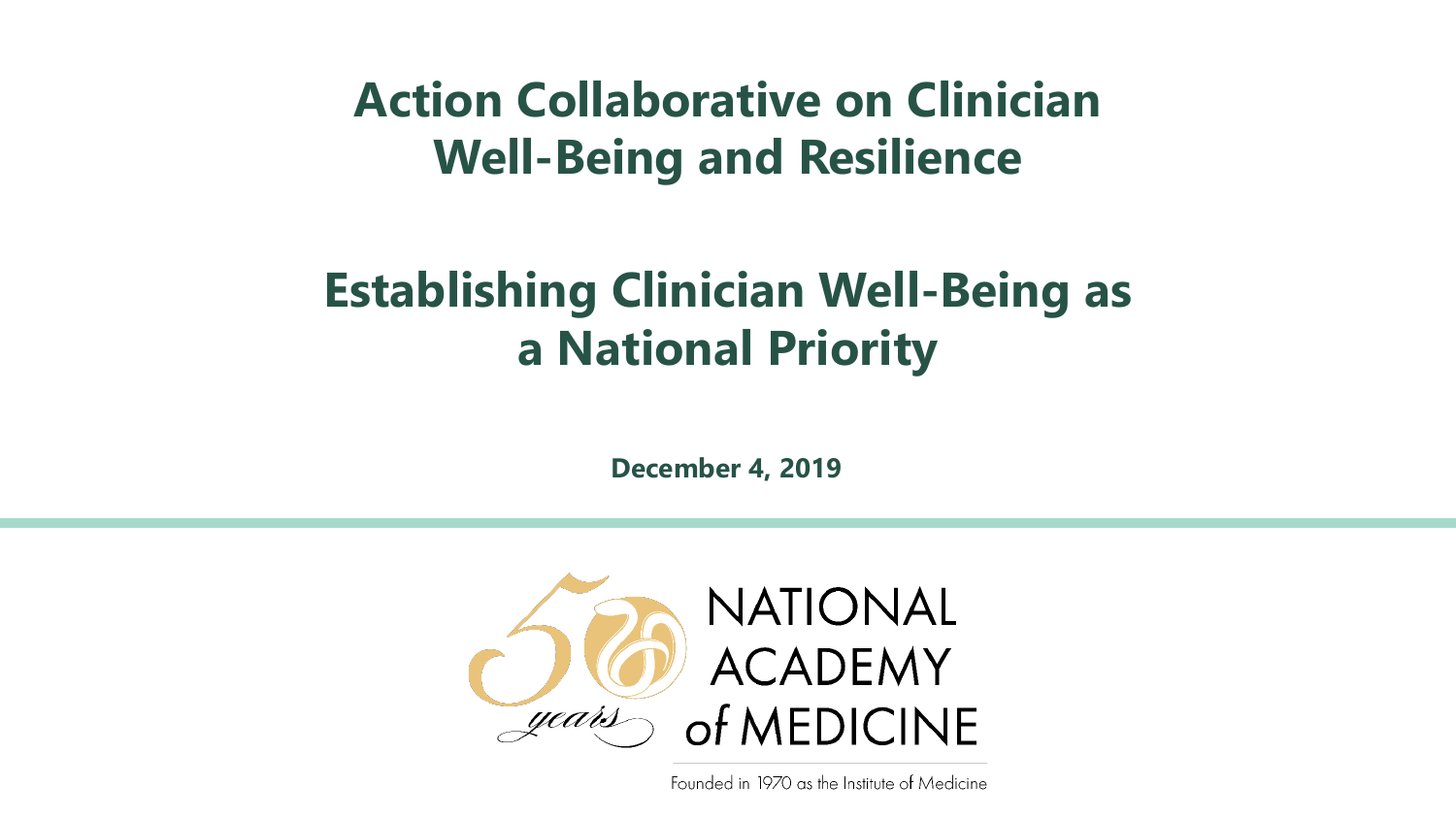### **WELCOME REMARKS**

#### **Charlee Alexander**

#### Director, Action Collaborative on Clinician Well-Being and Resilience



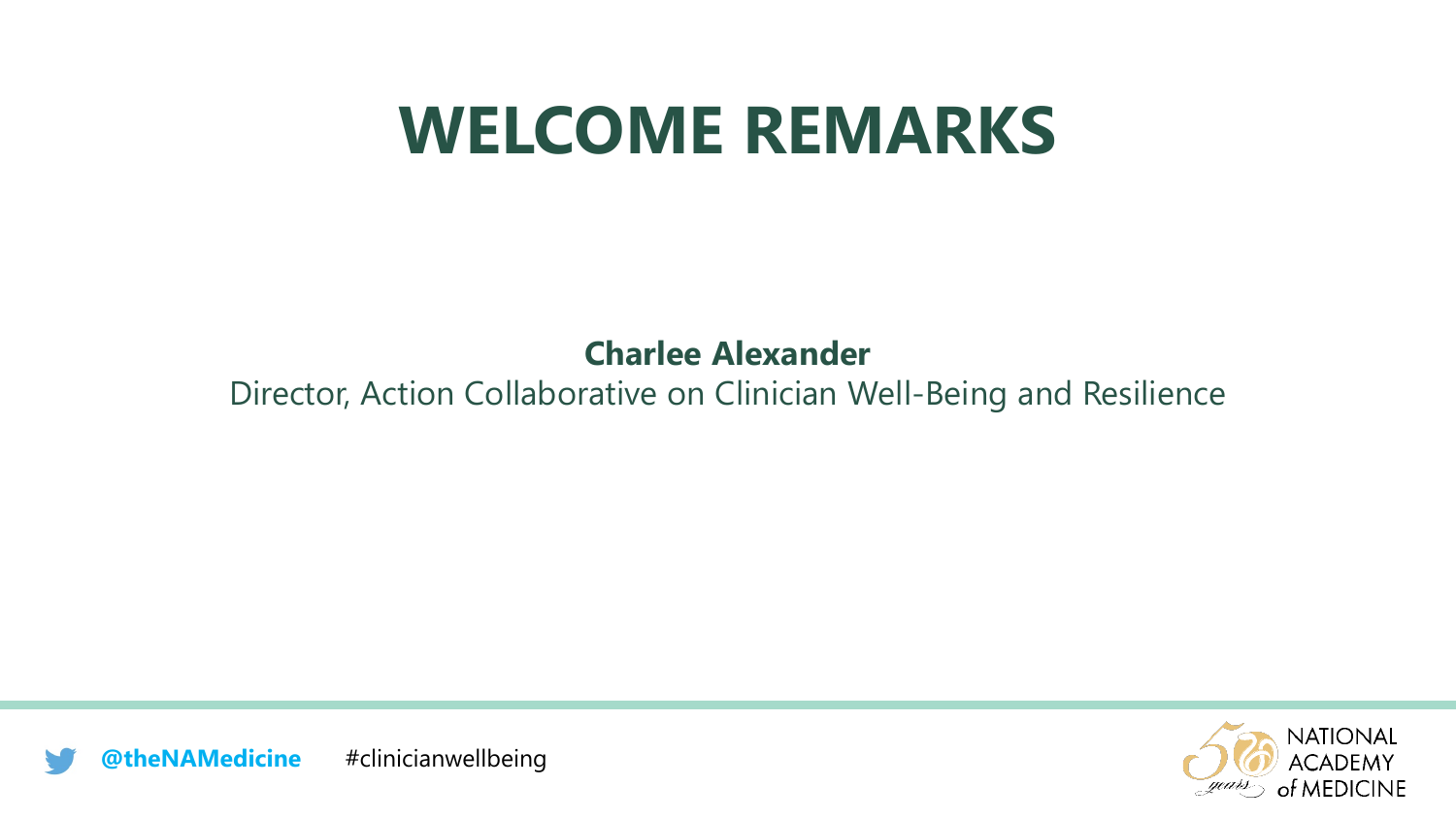## **ACTION COLLABORATIVE GOALS**

• Raise visibility of clinician burnout, depression, moral injury, and suicide



- Improve understanding of challenges to clinician well-being
- Advance evidence-based, multidisciplinary solutions that will improve patient care by caring for the caregiver

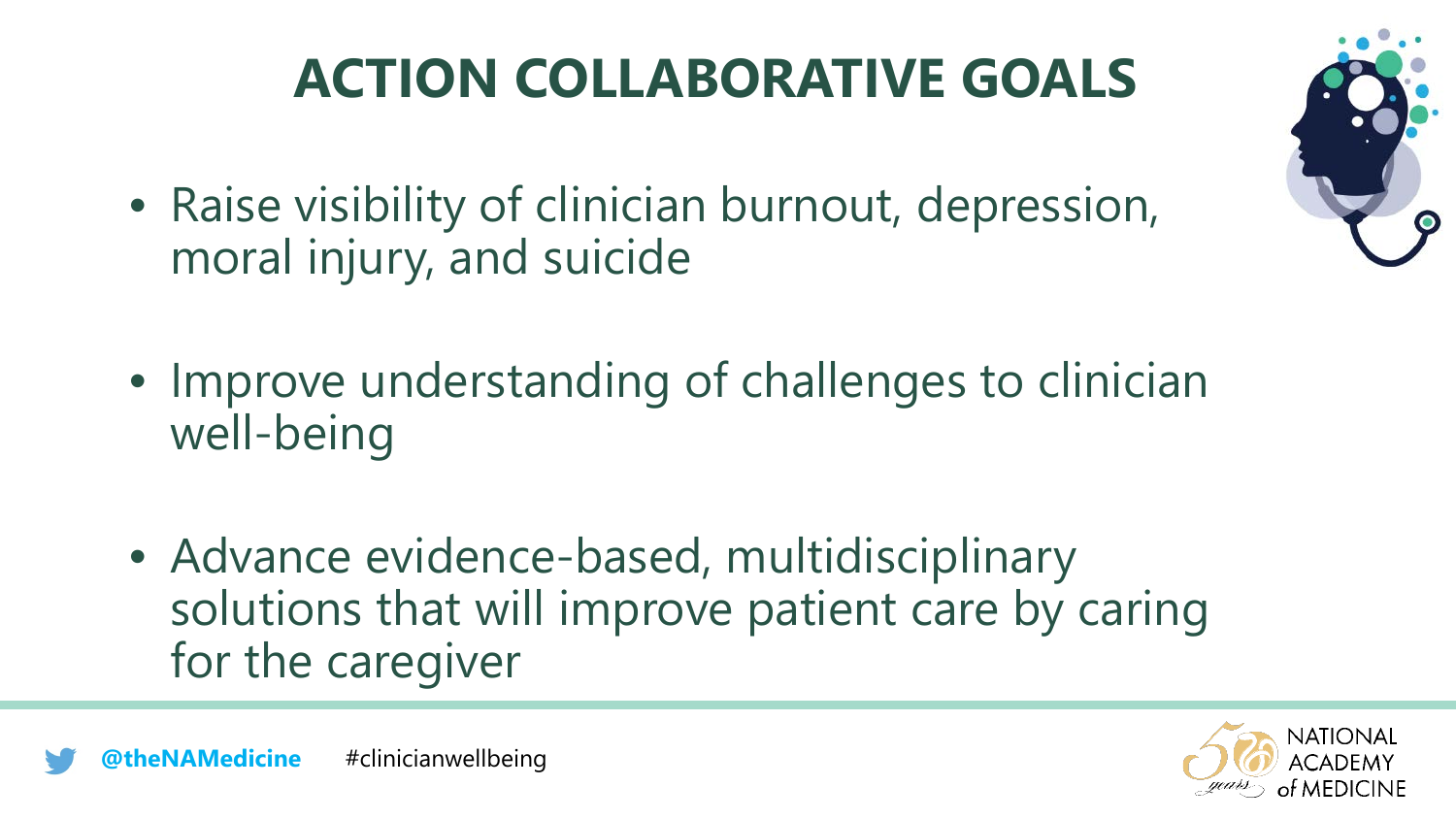

**NATIONAL ACADEMY** of MEDICINE

**@theNAMedicine** #clinicianwellbeing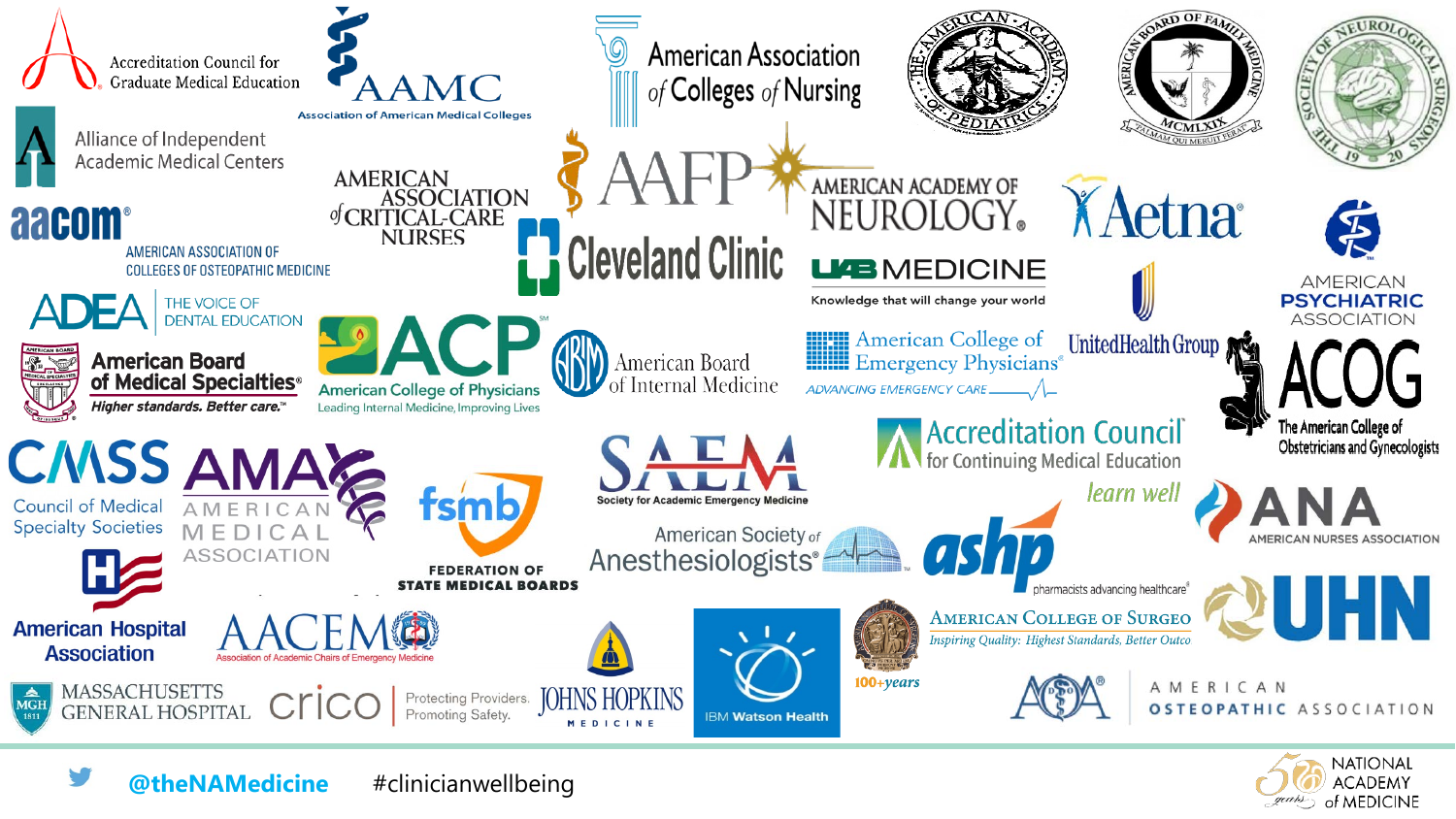## **WORKING GROUPS (2019-2020)**

- 1. Leadership Engagement
- 2. Breaking the Culture of Silence
- 3. Organizational Best Practices and Metrics
- 4. Workload and Workflow: Administrative tasks and the EHR
- 5. Post-2020 Sustainability Planning
- 6. Action on Consensus Report Recommendations





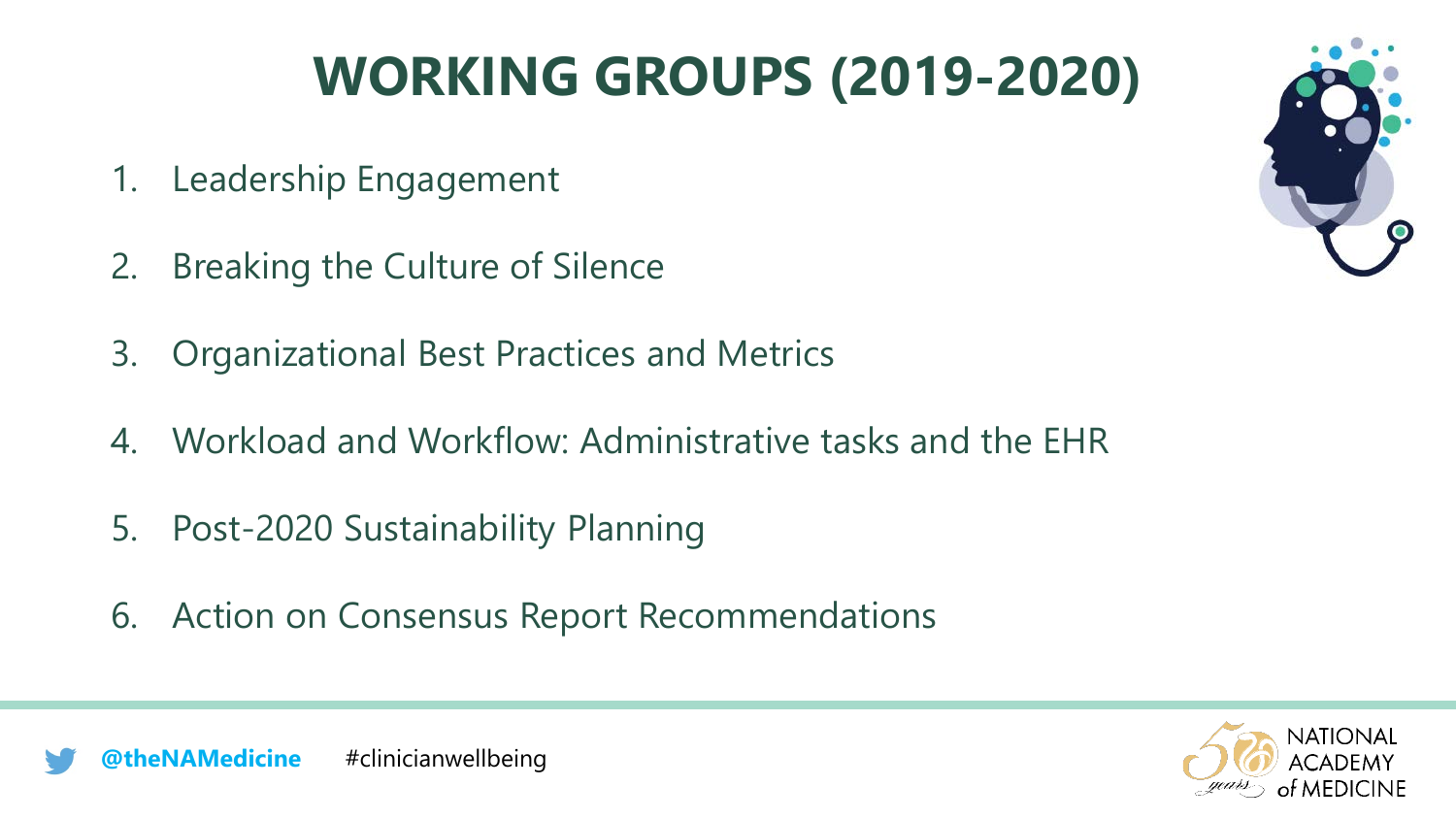#### **WORKING GROUP PARTICIPANTS**

~65 participants representing:

- Medicine, nursing, pharmacy, dentistry
- Professional societies and membership organizations
- Government agencies
- Health IT vendors
- Large health care centers
- Payers
- Researchers
- Trainees and early career professionals
- Patient and consumer perspectives



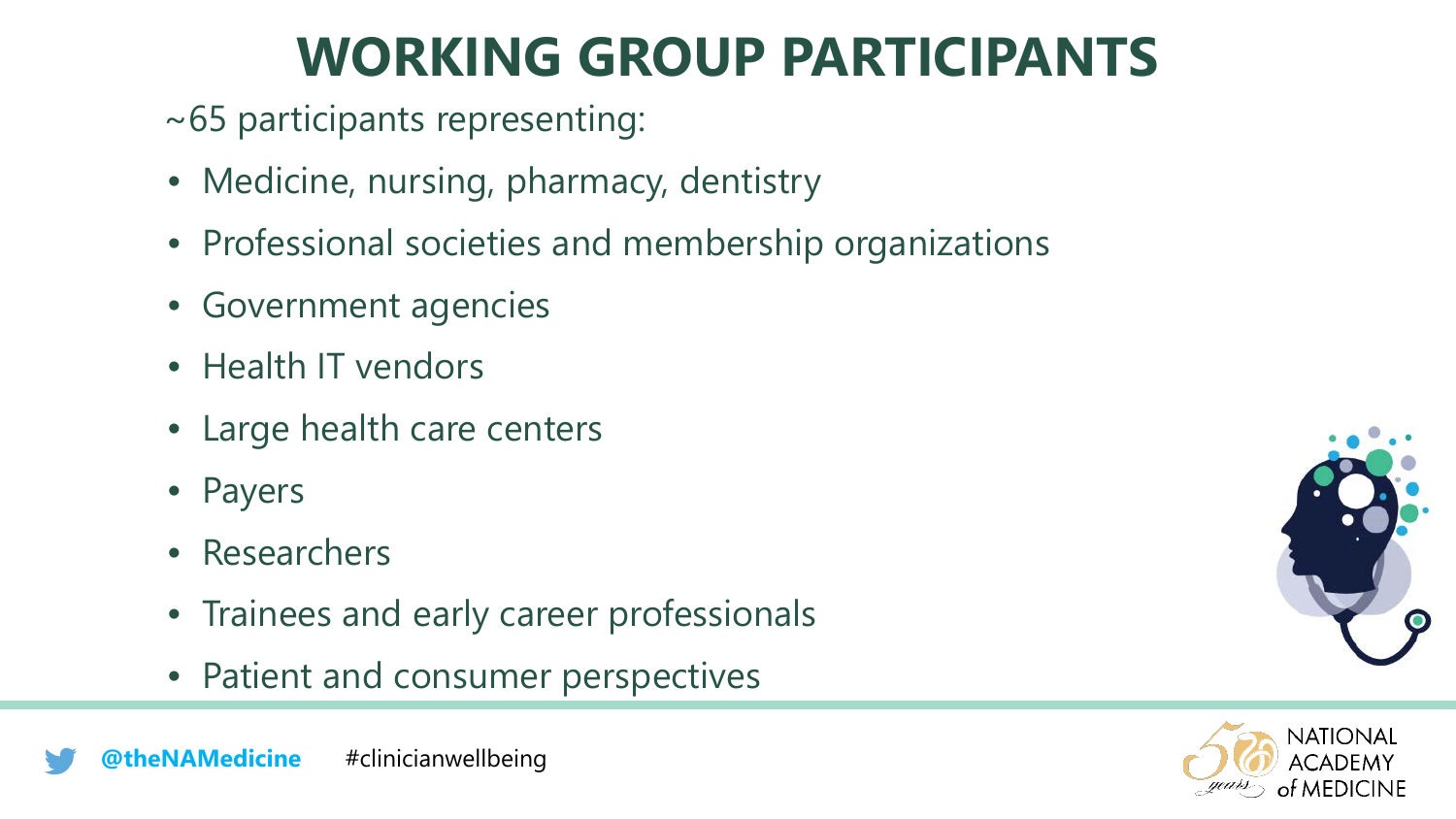# **MEETING OBJECTIVES**

- Present the findings, conclusions, and recommendations from the consensus report, *Taking Action Against Clinician Burnout: A Systems Approach to Professional Well-Being*
- Discuss the conceptual framework and foundational principles underlying the report goals, findings and recommendations
- Gain an understanding of how the report goals and recommendations apply to participating organizations and stakeholder groups, and learn about specific actions across the system to reduce burnout and foster professional well-being.
- Identify the actions that stakeholders and the Clinician Well-Being Collaborative can take to advance the consensus report recommendations
- Make commitments to carry forward the consensus report recommendations